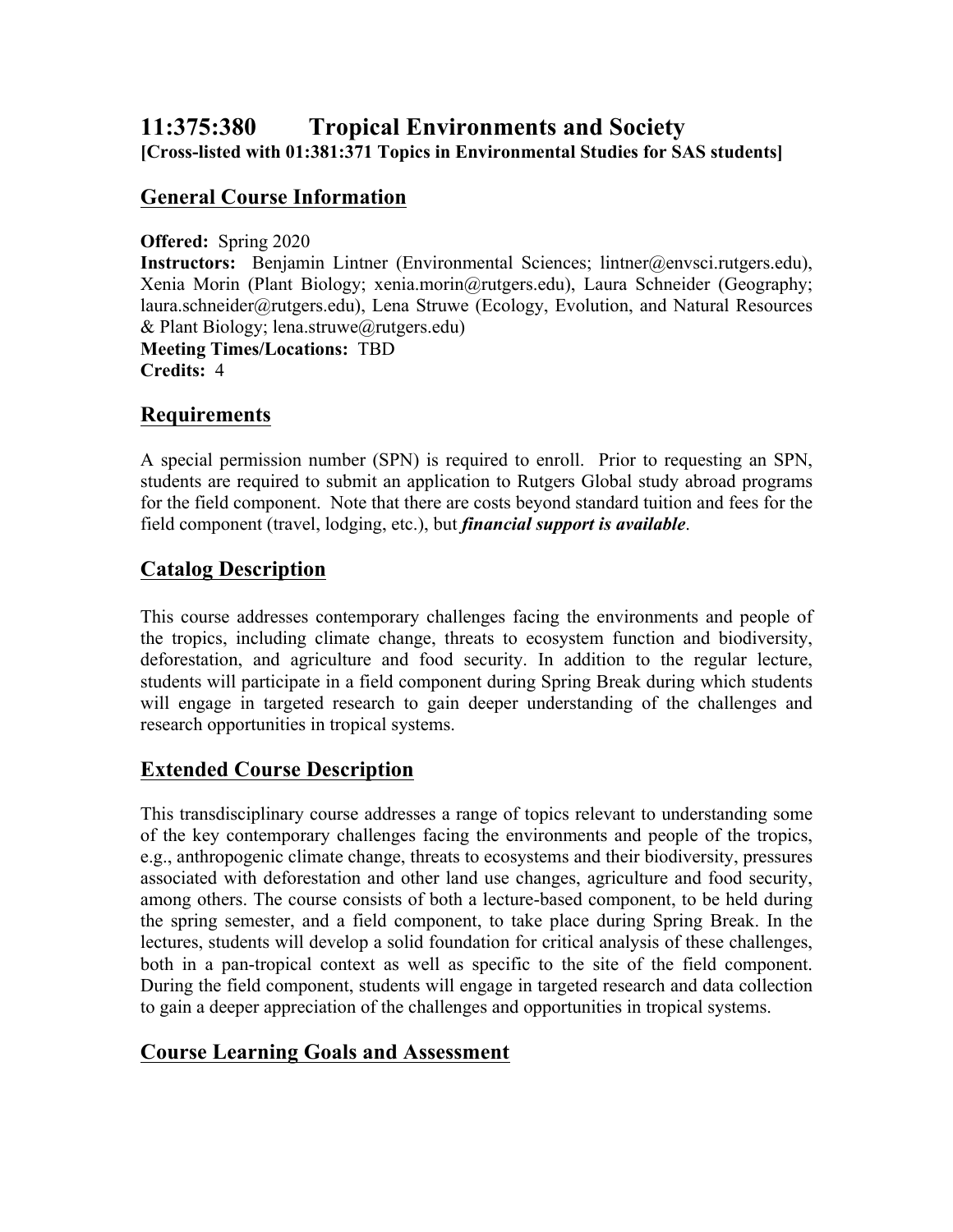*1. Develop a foundation for critical interdisciplinary analysis of challenges facing tropical environments and people in a pan-tropical context and specific to the field site 2. Synthesize and communicate results and findings from contemporary literature relevant to the challenges facing tropical environments and people 3. Perform field research and data collection and analyze and present results*

*Goal #1 will be assessed through written responses assigned as in-class exercises, student-led reading discussions, and a final course presentation. Goal #2 will be assessed through student-led in-class discussion of reading materials. Goal #3 will be assessed through a field site research journal and a post field site report of findings.*

These course learning goals map on to several learning goals of the Environmental Sciences (ES) undergraduate program. *Goal #1* addresses the ES programmatic learning goal of *"7. [understanding] contemporary environmental science issues and the impact of environmental science in a global and societal context."* Goal #2 addresses the ES programmatic goal of *"5. communicat[ing] technical information effectively (orally, in writing, and through electronic media)." Goal #3* addresses the ES programmatic goals of *"1. apply[ing] knowledge from the sciences and mathematics to environmental problems and solutions"* and *"3. design[ing] and conduct[ing] experiments, and analyz[ing] and interpret[ing] data."*

## **Course Materials and Website**

Readings from peer-reviewed literature and selected texts will be assigned. A tentative reading list appears below. Selected course materials will be posted to the course website on Rutgers Canvas.

# **Grading**

- In-class written responses [20%]
- Student-led reading discussions [20%]
- Field research journal [10%]
- Field research report [25%]
- Course presentation [25%]

The in-class written responses will be assigned periodically at the beginning of lecture. Students will be prompted to respond to a question to assess comprehension of course material. Each student will be tasked with leading a specific discussion of assigned reading materials, and all students are expected to participate in these discussions. Students will be required to keep a research journal from the field site visit and prepare a report of field research findings. Students will also carry out research on a topic of their choosing to present in class at the end of the semester. While this topic need not relate to the field site visit, we hope the visit will inspire and motivate a desire for further investigation!

# **Field Site Visit**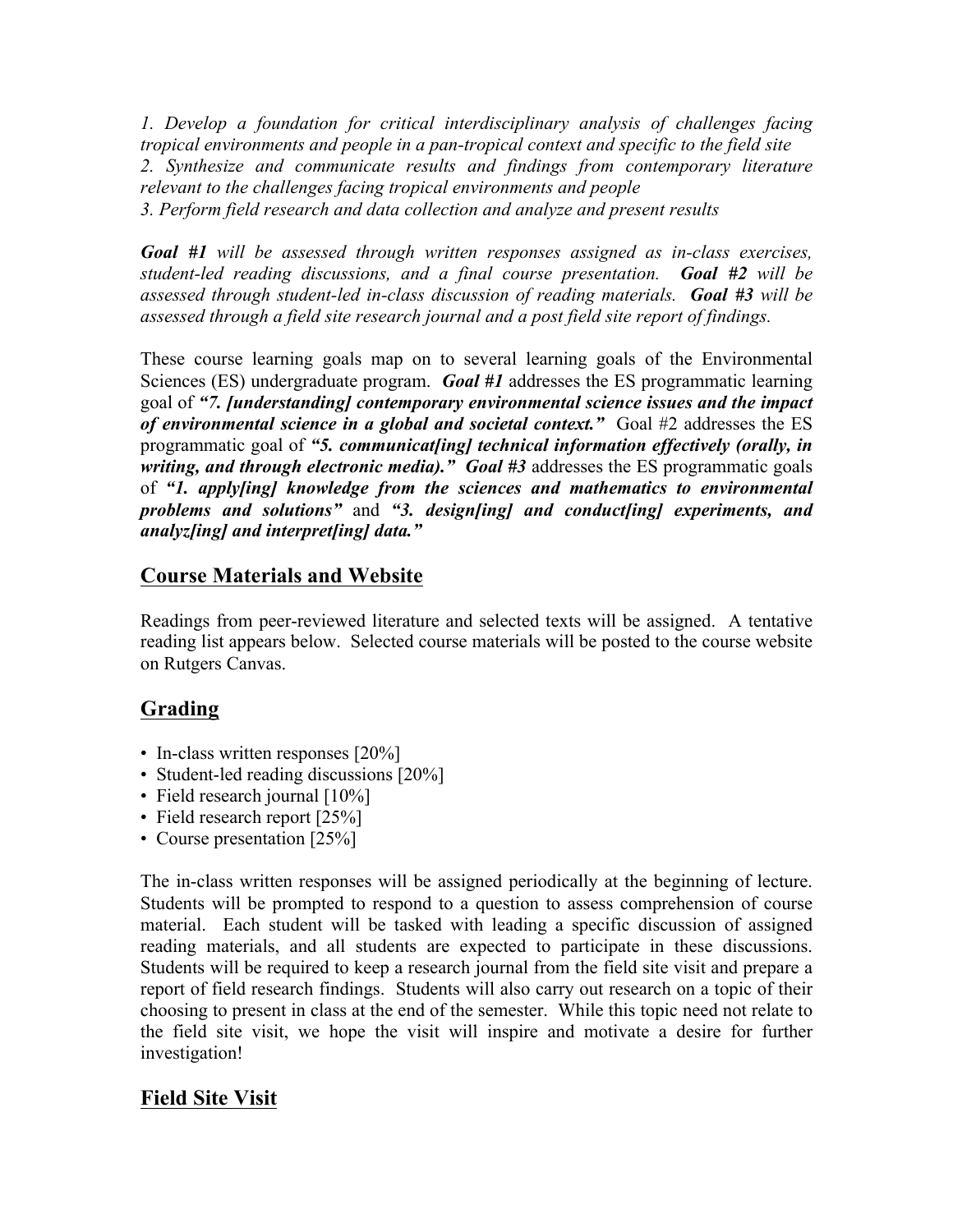During Spring Break, we will visit La Selva Research Station, a world-class 1600-hectare Costa Rican research facility comprising both old-growth and recovering tropical Caribbean humid lowland forest. Founded in 1968 by the Organization for Tropical Studies, La Selva affords us an opportunity to explore the interface between natural and human systems. As instructors, we hope you will find the field experience to be thrilling and transformative, but we remind you that while abroad, we are guests of a foreign country and ambassadors of Rutgers. Detailed field site orientation and instructions about travel, safety, and conduct will be provided prior to and during our visit.

## **Attendance**

Students are expected to attend all lectures. If you expect to miss a lecture, please use the absence reporting website (https://sims.rutgers.edu/ssra/) to indicate the data and reason for the absence; this website will generate an email alerting the instructors of your absence. Students are expected to make up all graded elements missed during an absence.

## **Academic Integrity**

Students in this course are expected to adhere to all elements of the Rutgers Academic Integrity Policy—please see: http://academicintegrity.rutgers.edu for the current version of this policy as well as academic integrity resources.

# **Students with Disabilities**

Rutgers University welcomes students with disabilities into all of the University's educational programs. In order to receive consideration for reasonable accommodations, a student with a disability must contact the appropriate disability services office at the campus where you are officially enrolled, participate in an intake interview, and provide documentation: https://ods.rutgers.edu/students/documentation-guidelines. If the documentation supports your request for reasonable accommodations, your campus's disability services office will provide you with a Letter of Accommodations. Please share this letter with your instructors and discuss the accommodations with them as early in your courses as possible. To begin this process, please complete a registration form available from https://webapps.rutgers.edu/student-ods/forms/registration.

| Week   | <b>Topics</b>                                               |
|--------|-------------------------------------------------------------|
| Week 1 | Overview and introduction; Study abroad orientation         |
| Week 2 | Climate in the Tropics: Past, Present, and Future           |
| Week 3 | Ecosystems of the Tropics                                   |
| Week 4 | Ecology and biodiversity of the Tropics; Class fieldtrip to |
|        | Floriculture greenhouse                                     |

## **Tentative Schedule**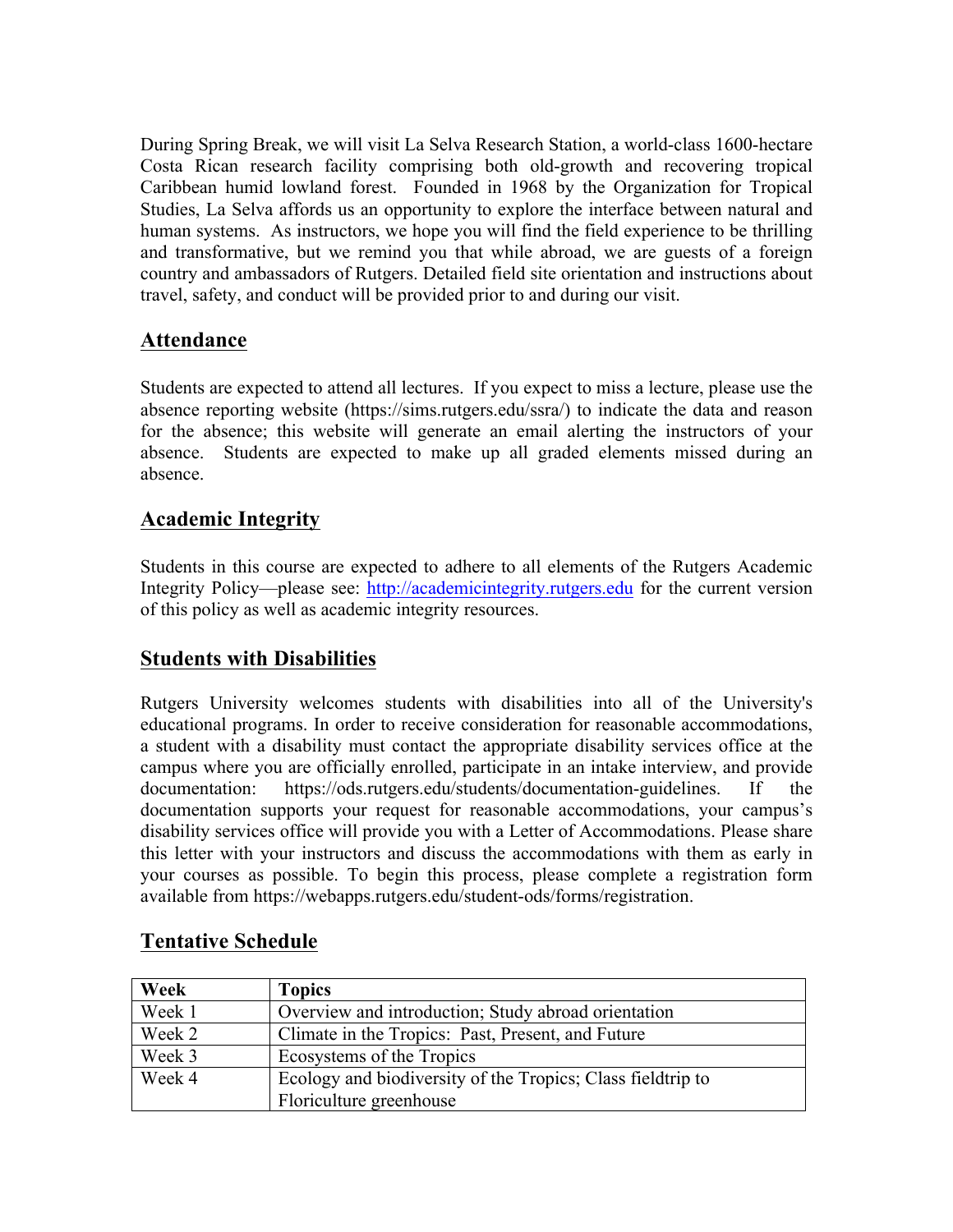| Week 5  | Research methods and tools: hypothesis building, collection metrics<br>and tools              |
|---------|-----------------------------------------------------------------------------------------------|
| Week 6  | Patterns and history of land use/land cover change in the Tropics                             |
| Week 7  | Food and agricultural systems of the Tropics; Class field trip to<br>research greenhouse)     |
| Week 8  | Research methods and tools: field site instrumentation, GIS, and<br>remote sensing            |
| Week 9  | Field site visit!                                                                             |
| Week 10 | Debriefing of field site visit; Data analysis, mapping                                        |
| Week 11 | Climate change effects on society; Sustainable Development Goals                              |
| Week 12 | Policy and legal framework, interdisciplinary connectivity and<br>societal impacts and change |
| Week 13 | In class preparation of field research report                                                 |
| Week 14 | In class preparation of field research report                                                 |
| Week 15 | Presentations                                                                                 |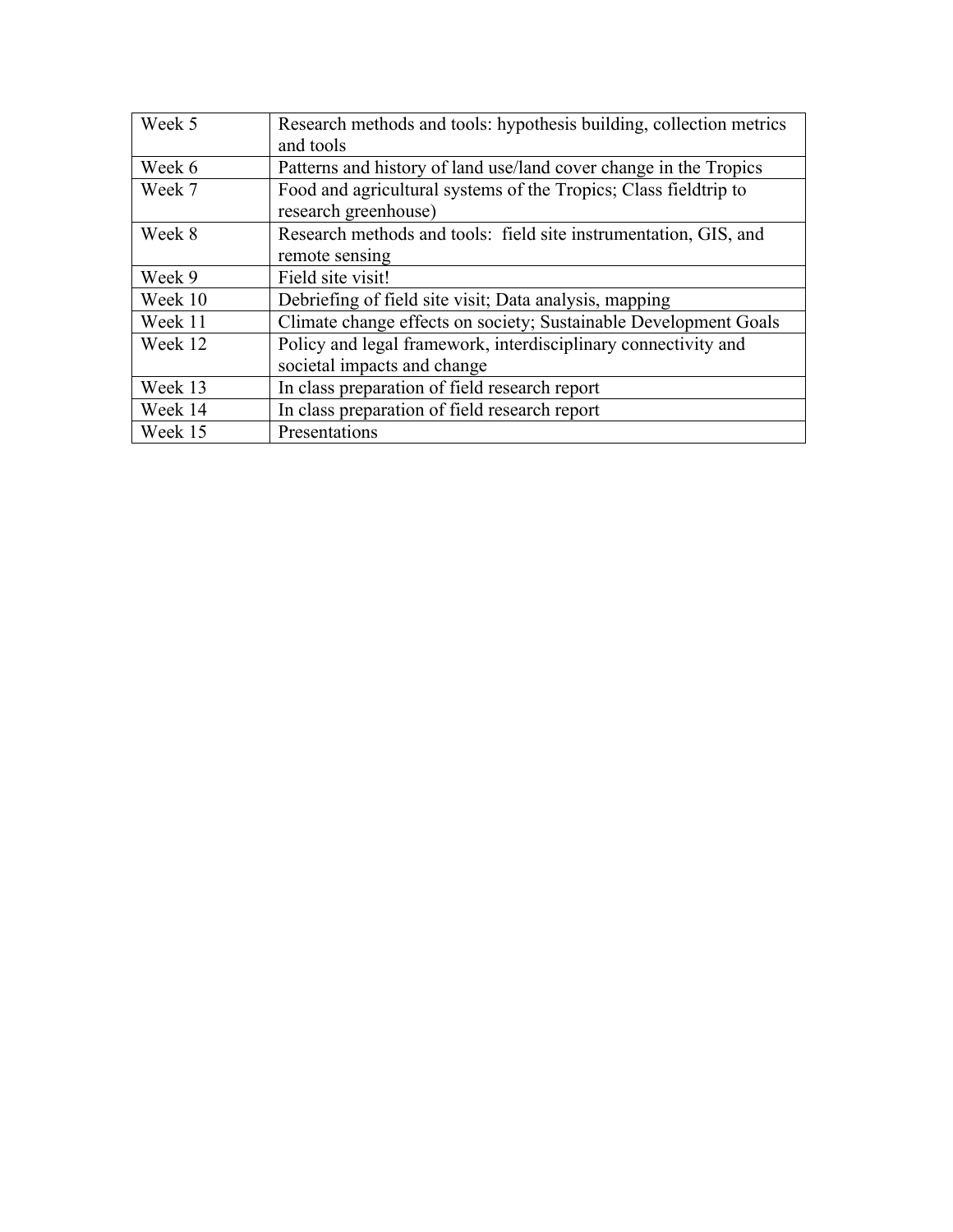# **Reading Materials**

#### **Books**

Forsyth, A., and K. Miyata. *Tropical Nature: Life and Death in the Rain Forests of Central and South America. New York City: Simon & Schuster, 248 p, 1995.* [17 short essays on ecology, biology, and natural history in the Neotropics]

Kricher, J. The New Neotropical Companion. Princeton, NJ: Princeton University Press, 432 p, 2017. [Reference on tropical ecology and biology]

#### **Peer-reviewed Journal Articles**

Brown, J. H. Why are there so many species in the tropics? *Journal of Biogeography*, 41, 8– 22, https://doi.org/10.1111/jbi.12228, 2014.

DeFries, R., K. Karanth, and S. Pareeth. Interactions between protected areas and their! surroundings! in! human\dominated! tropical! landscapes.! *Biological) Conservation, 143, 2870-2880, 2010.* 

Gibson L., T. M. Lee, L. P. Koh, B. W. Brook, T. A. Gardner, J. Barlow, et al. Primary forests are irreplaceable for sustaining tropical biodiversity. *Nature, 478*, 378, 2011.

Laurance W. F., J. Sayer, and K. G. Cassman. Agricultural expansion and its impacts on tropical nature. *Trends in ecology & evolution, 2,* 107–16, 2014.

Lambin, E. F., H. J. Geist, and E. Lepers. Dynamics of Land-Use and Land-Cover Change in Tropical Regions. *Annual review of environmental resources, 28, 205-241.* https://doi.org/10.1146/annurev.energy.28.050302.105459, 2013.

Lawrence, D., and K. Vandecar. Effects of tropical deforestation on climate and agriculture. *Nature Climate Change*, 5, 27-36, doi:10.1038/nclimate2430, 2014.

Scherr, S. J., and J. A. McNeely. Biodiversity conservation and agricultural sustainability: towards a new paradigm of 'ecoagriculture' landscapes. *Philosophical Transactions) of) the) Royal) Society) B Biological) Sciences* .! https://doi.org/10.1098/rstb.2007.2165, 2008.

#### **Reports**

Food and Agricultural Organization of the United Nations and Pan American Health Organization.! *Panorama) of) Food) and) Nutrition) Security) in) Latin) America) and) the) Caribbean.* Santiago de Chile, 2017. http://www.fao.org/3/a-i7914e.pdf